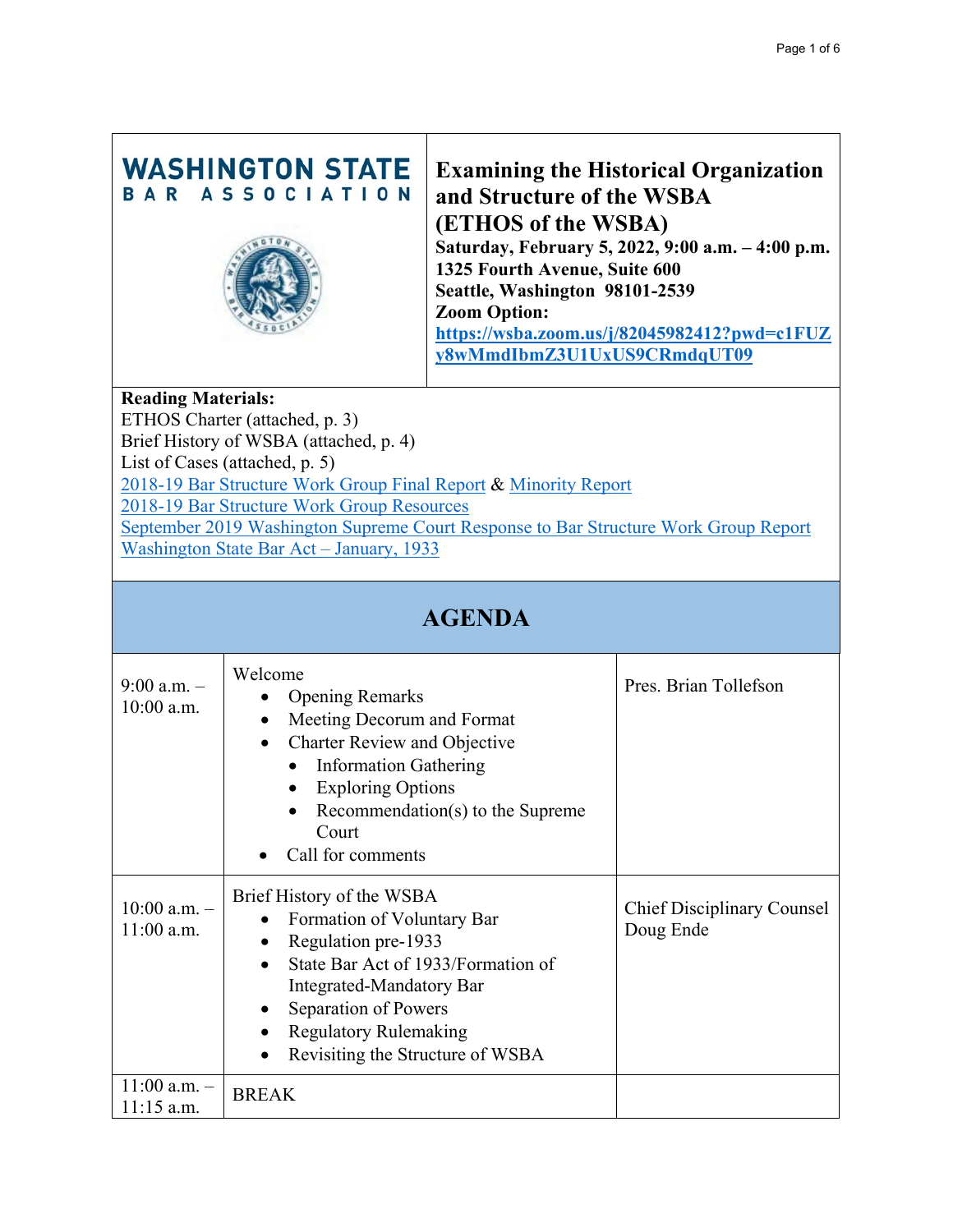# **Examining the Historical Organization and Structure of the WSBA (ETHOS of the WSBA) – Agenda for February 5, 2022 Page 2.**

| $11:15$ a.m. -<br>$12:00$ p.m.  | Case Law Concerning Mandatory Bar<br>Associations, 1961 to 2014    | General Counsel Julie<br>Shankland                                            |
|---------------------------------|--------------------------------------------------------------------|-------------------------------------------------------------------------------|
| $12:00$ p.m. $-$<br>$1:00$ p.m. | <b>LUNCH</b>                                                       |                                                                               |
| $1:00$ p.m. $-$<br>$2:00$ p.m.  | Case Law Concerning Mandatory Bar<br>Associations, 2018 to Present | General Counsel Julie<br>Shankland                                            |
| $2:00$ p.m. $-$<br>$2:30$ p.m.  | Supreme Court Workgroup on WSBA<br>Structure/House Bill 1788       | Gov. Hunter Abell<br>Gov./Pres. Elect Dan Clark<br>Past Pres. Kyle Sciuchetti |
| $2:30$ p.m. $-$<br>3:30 p.m.    | Comments from the Membership and Public                            |                                                                               |
| $3:30$ p.m. $-$<br>$3:50$ p.m.  | Board of Governors Questions, Comments and<br>Discussion           | <b>ALL</b>                                                                    |
| $3:50$ p.m. $-$<br>$4:00$ p.m.  | Future Agenda Items and Action Item Review                         | Pres. Brian Tollefson                                                         |
| $4:00$ p.m.                     | Adjourn                                                            | Pres. Brian Tollefson                                                         |

*Next scheduled meeting: Saturday, March 5, 2022, 9:00 a.m. – 4:00 p.m.*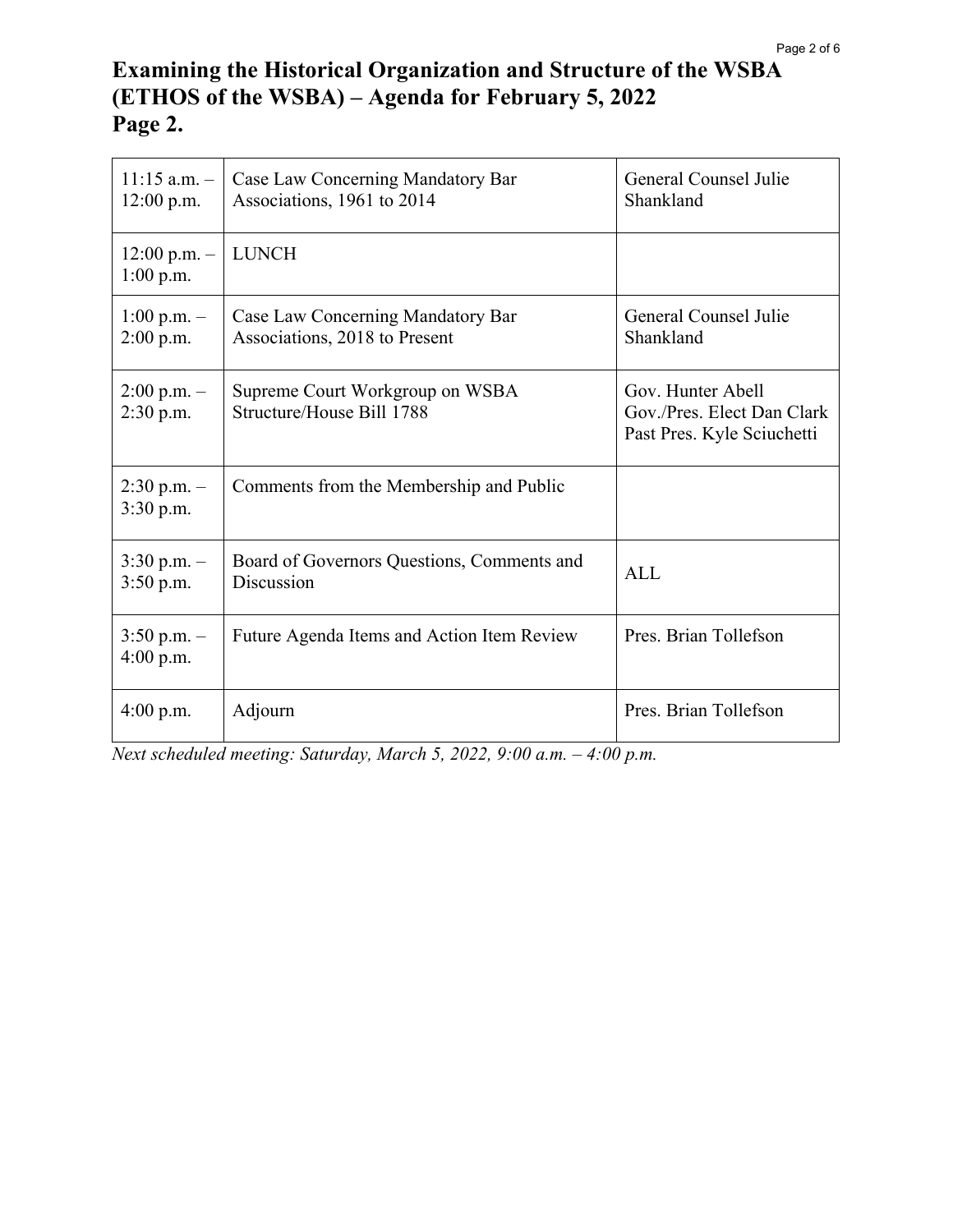# **Examining the Historical Organization and Structure of the WSBA (ETHOS of the WSBA)**

### **Approved by the Board of Governors January 13, 2022**

The Washington State Supreme Court has requested that the Washington State Bar Association convene a process to examine the structure of the WSBA. By motion, the Board of Governors has agreed to that request and will schedule eight meetings between January 2022 and August 2022, in which to educate itself on important issues impacting integrated and voluntary bar associations, collect public comment and provide an appropriate recommendation or recommendations to the high court.

#### **CHARTER**

The Board of Governors will review and assess the current structure of the WSBA in light of recent case law implicating rights under the First Amendment (Freedom of Speech and Freedom of Association). The process will collect information regarding the experiences of other states that have either recently changed their organizational structure, or are considering whether to do so. The process will also consider the cost of any structural change to its membership and what effect structural change, if any, will have on 1) diversity, equity and inclusion and any impact on marginalized communities, 2) the regulatory division of the bar; 2) WSBA Sections and 3) Washington State Supreme Court Boards, 4) the Access to Justice community, 5) the public, and 6) the membership of the WSBA.

The Board of Governors will invite presentations from those with subject matter expertise or have relevant experience with mandatory or voluntary bar associations in other parts of the country.

The Board of Governors will solicit input and active participation from stakeholders including but not limited to WSBA leadership and staff, WSBA sections, committees, councils, the Access to Justice Community, Supreme Court Boards, minority bar associations and interested members of the public.

The Board of Governors will receive and share knowledge and have open, collaborative, and respectful conversations. The eight meetings will generally be open to the public, except in the rare circumstance in which the Board of Governors must meet in executive session in order to consider legal advice from its attorney.

The Board Governors will make a recommendation or recommendations to the Washington State Supreme Court as to the current or future structure of the Washington State Bar Association.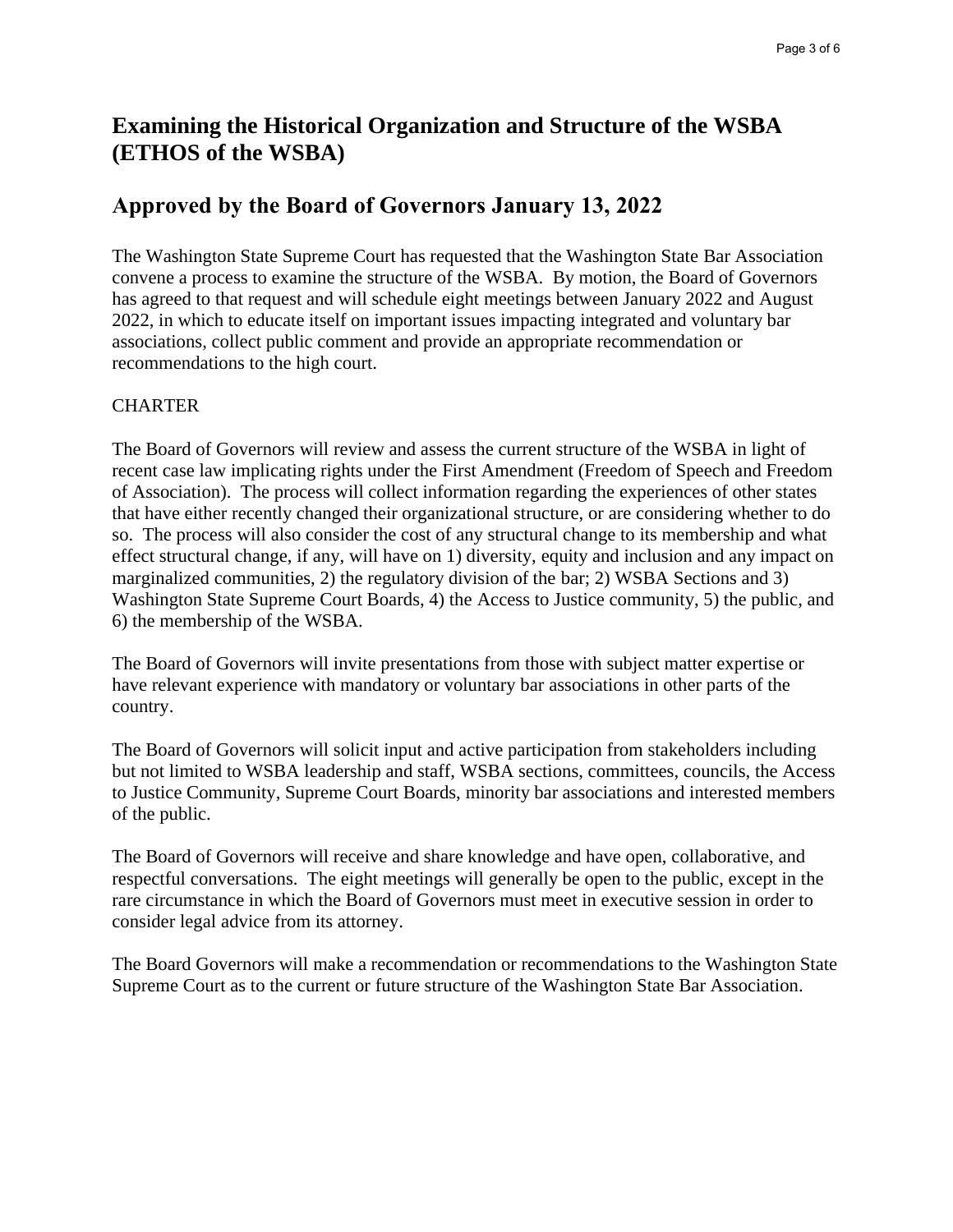# Brief History of the Washington State Bar Association

February 2, 2022

# **Douglas J. Ende, WSBA Chief Disciplinary Counsel**

#### **Timeline**

- 1888: Washington Bar Association established
- 1890: Renamed Washington State Bar Association
- 1891: Supreme Court enacts Rules for Examination and Admission of Attorneys
- 1909: Board of Bar Examiners legislatively created for bar application and examination process
- 1917: Board of Bar Examiners regulatory role expanded ABA code of ethics adopted
- 1921: State Bar Association of North Dakota becomes first legislatively created unified bar (nine states follow suit between 1921 and 1932)
- 1933: Legislature adopts State Bar Act (WSBA membership becomes mandatory; regulatory functions delegated to WSBA)
- 1976 -/+: Separation-of-powers litigation addressing authority to regulate the practice of law and legal profession (*passim*)
- 1983: Limited practice officer (LPO) rule adopted (APR 12)
- 1987: Supreme Court adopts General Rule (GR) 12 (setting forth WSBA general purposes, as well as specific activities authorized and prohibited)
- 2001: Supreme Court adopts GR 24 defining the practice of law and GR 25 creating the Practice of Law Board, authorized, inter alia, to explore the provision of legal services by non-lawyers
- 2007: GR 12 amended Administration of Supreme Court-Created Boards
- 2009: Board of Governors votes 7-6 not to recommend physically and administratively separating the lawyer discipline system from the WSBA
- 2012: Limited license legal technician (LLLT) rule adopted (APR 28) [sunset 2020]
- 2013: Nebraska State Bar Association ordered to transition from a mandatory bar to a voluntary bar (State Bar of California legislatively, partially de-unifies in 2017 with creation of California Lawyers Association)
- 2014: GR 12 amended Access to WSBA Records
- 2017: GR 12 amended Supreme Court has "inherent and plenary authority to regulate the practice of law" – adopts ABA Model Regulatory Objectives
- 2019: Supreme Court Bar Structure Work Group
- 2022: Board of Governors launches process for Examining the Historical Organization and Structure of the WSBA (ETHOS)

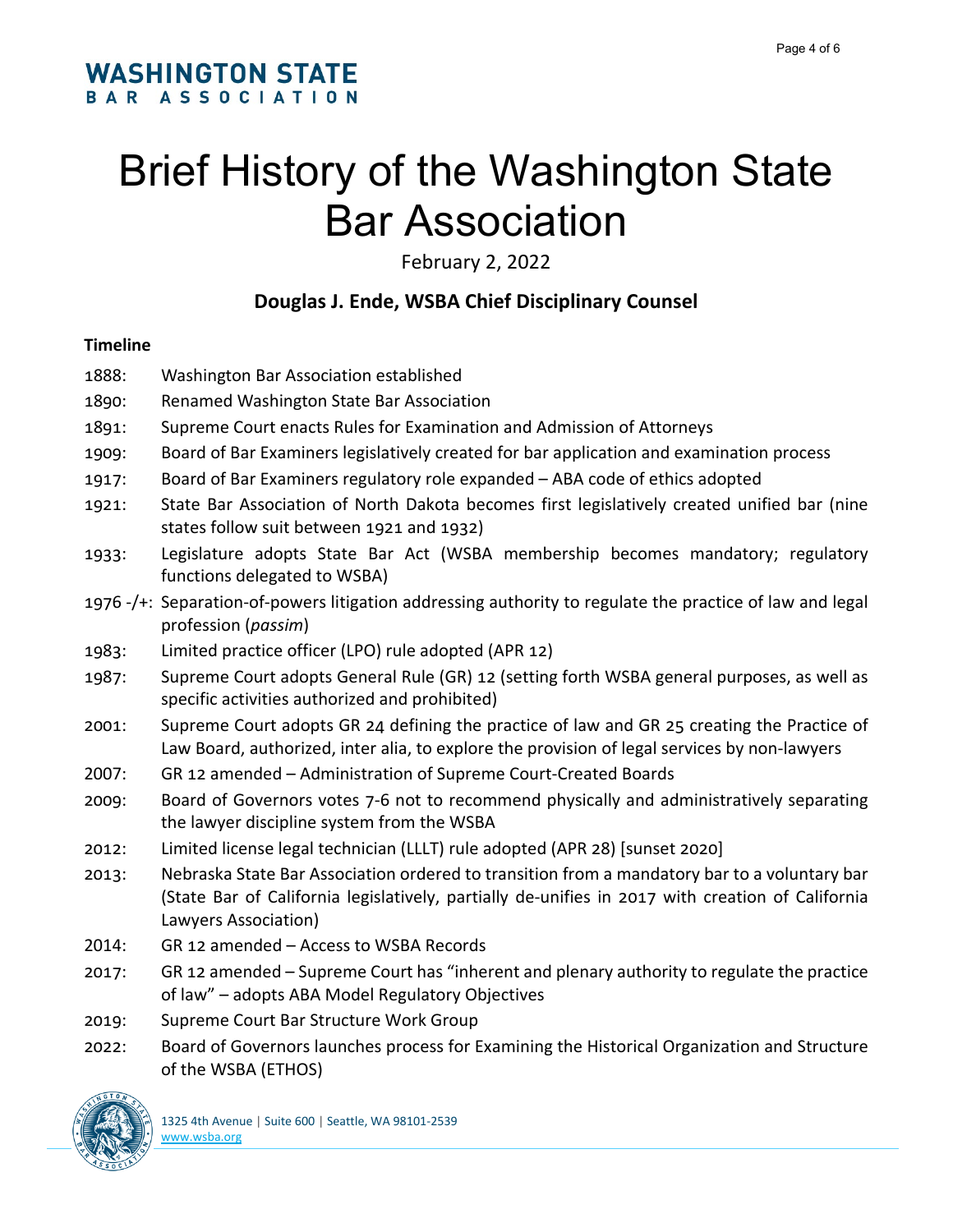#### **WASHINGTON STATE** BAR ASSOCIATION **Office of General Counsel**

#### **BIBLIOGRAPHY**

#### **1956-2014**

*Ry. Emps.' Dep't v. Hanson*, 351 U.S. 225 (1956).

*Int'l Ass'n of Machinists v. Street*, 376 U.S. 740 (1961).

*Lathrop v. Donohue*, 367 U.S. 820 (1961).

*Keller v. State Bar of California*, 496 U.S. 1 (1990).

*Morrow v. State Bar of California*, 188 F.3d 1174 (9th Cir. 1999)

*United States v. United Foods, Inc.*, 533 U.S. 405 (2001).

*Knox v. Serv. Emps. Int'l Union, Local 1000*, 567 U.S. 298 (2012).

*Harris v. Quinn*, 573 U.S. 616 (2014).

#### **JANUS (2018)-PRESENT**

Janus v. Am. Fed'n of State, Cnty., and Mun. Emps., Council 31, 138 S. Ct. 2448 (2018).

*Fleck v. Wetch*, 868 F.3d 652 (8th Cir. 2017), *cert. granted, judgment vacated,* 139 S. Ct. 590 (2018), *remanded to* 937 F.3d 1112 (8th Cir. 2019), *cert. denied*, 140 S. Ct 1294 (Mem.).

#### **Case History**

868 F.3d 652 (8th Cir. 2017) (original decision)

139 S. Ct. 590 (2018) (Cert. granted, judgment vacated and remanded)

937 F.3d 1112 (8th Cir. 2019) (on remand)

140 S. Ct 1294 (Mem.) (Cert. denied)